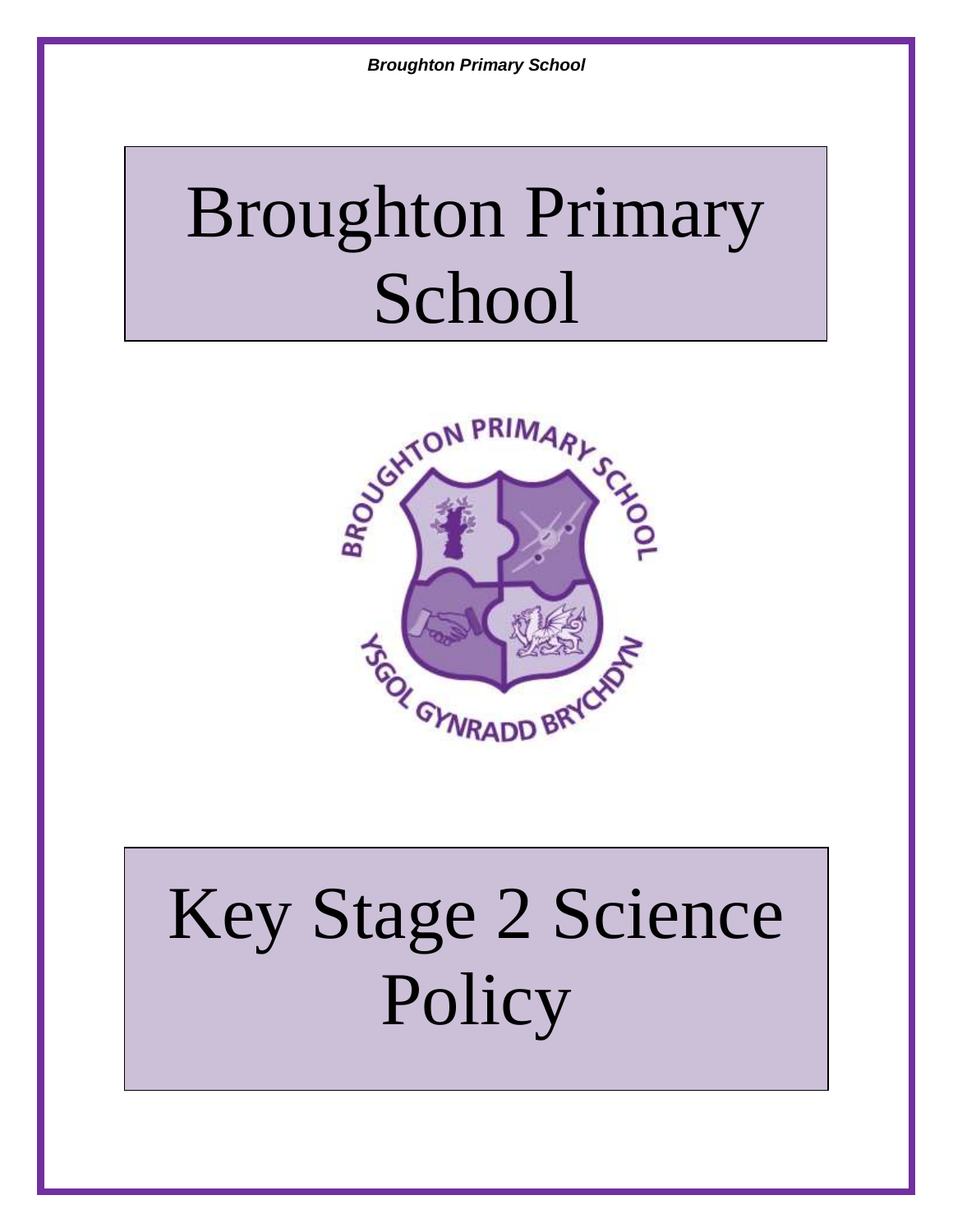# **Science at Key Stage 2 Policy (Wales)**

We believe this policy relates to the following legislation:

School Standards and Organisation (Wales) Act 2013 (Welsh Government)

The following documentation is also related to this policy:

The School Curriculum for 3 to 19 year olds in Wales 2008 (Welsh Government)

#### **Aims**

- To promote a positive attitude and enjoyment of Science.
- To develop pupils' interest in science and an appreciation of its contribution to all aspects of everyday life.
- To enable pupils to effectively communicate scientific ideas by using scientific vocabulary.
- To provide pupils with sound skills, knowledge, understanding and experience on which to base further studies in Science.
- To promote exploration and systematic enquiry and to develop skills necessary to follow a line of investigation.
- To treat all living things and the environment with interest, care and respect.
- To recognise hazards and risks when working.
- To develop an awareness of the influence Science has on our everyday lives.

# **Objectives**

- To ensure teaching and learning in school supports the development of science skills, ensuring all pupils achieve their full potential according to their ages and abilities.
- To ensure the school's teaching staff is highly trained and consists of committed teachers who have the expertise to develop the potential of all pupils.
- To provide a rich and varied curriculum that will stimulate and interest all pupils.
- To ensure teaching styles and methods vary to suit pupils' differing learning styles and abilities, thus enabling pupils to become effective learners.
- To provide resources for all pupils that will support effective learning and teaching.
- To ensure leadership and management structures within the school support the implementation of these objectives.
- To ensure teaching and learning is built upon prior knowledge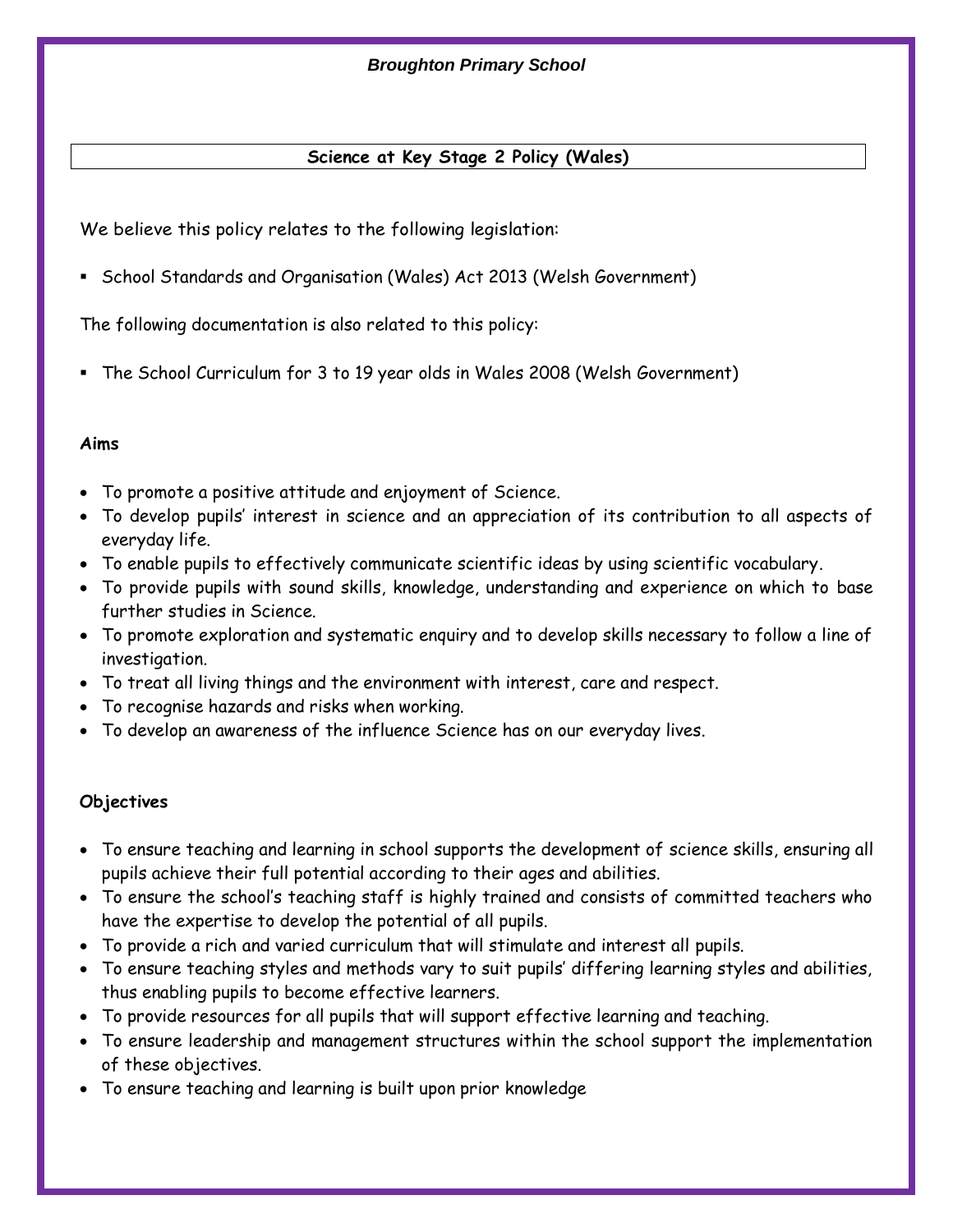#### **Learning and Teaching Guidelines**

Science encourages children to develop enquiring minds, to enjoy practical activities and it gives purpose to many of the skills introduced in Mathematics.

The subject is taught for a minimum of 2 hours a week, to each year group.

Science is taught as a discrete subject, although cross curricular links are made wherever appropriate (particularly to Mathematics and Technology) and learning may take place within a topic framework where circumstances allow.

At Key Stage 2, learners are given opportunities to build on the skills, knowledge and understanding acquired during the Foundation Phase. The skills learners are given opportunities to build on are:

- Following the processes of planning, developing and reflecting in all areas of enquiry.
- Communicating ideas, information and data in a variety of ways depending on the nature of the task.
- Searching for, accessing, collecting and processing relevant scientific evidence, information, ideas and data.
- Estimating and measuring using non-standard and standard measures, recording and presenting information.

Learners develop their skills (outlined above) through the range of 3 areas:

- Interdependence of organisms
- The sustainable earth
- How things work

# **Planning and organisation**

Activities are planned to foster curiosity, creativity and to ensure they are interesting, enjoyable, relevant and challenging for the learners at Broughton Primary. Teachers enable learners to initiate, explore and share ideas, and extend, refine and apply their skills, knowledge and understanding in new situations. Teachers also allow time for thinking, peer discussion and reflection.

The School follows the Collective Learning Science scheme, which provides the basic structure for our Scheme of Work. Additional material is also selected by teachers to expand, develop and assist in providing pupils with quality of learning.

Work is taught on a 2 year cycle, so all learners will have experienced each unit of work from the Collective Learning scheme by the end of year 6. The units of work in upper key stage 2 that correspond to that in lower key stage 2 develop the progression of knowledge and skills as the learners move up through the school.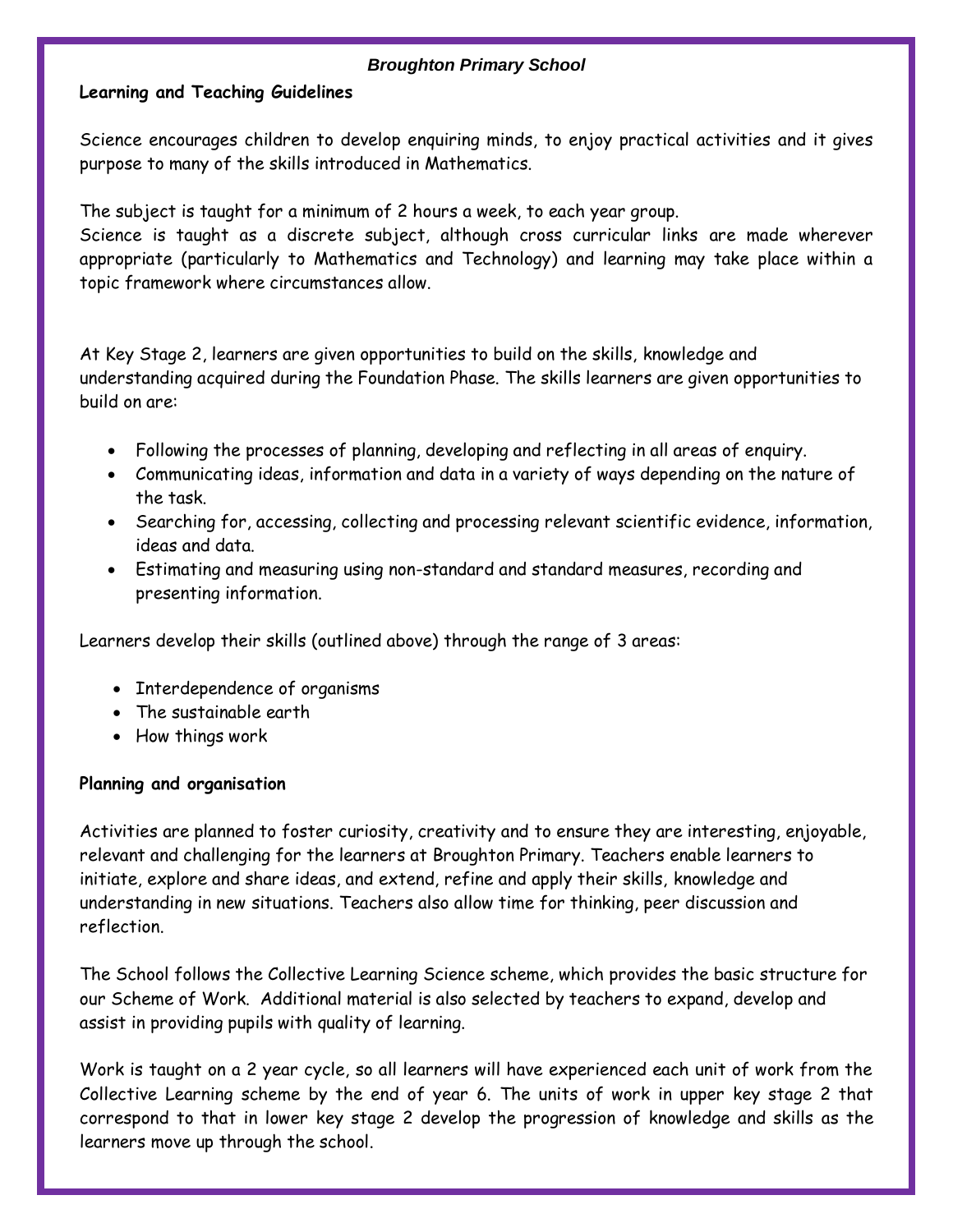The units of work for each year group are as shown below:

# **Years 3 and 4**

|         | <b>Autumn</b>              | <b>Spring</b>              | Summer                |
|---------|----------------------------|----------------------------|-----------------------|
| Cycle A | Down in the Woods          | Third Rock From the<br>Sun | World of Water        |
| Cycle B | Let's Play With<br>Physics | How Does My Body<br>Work?  | Our Sustainable Earth |

# **Years 5 and 6**

|         | <b>Autumn</b>    | <b>Spring</b>           | Summer         |
|---------|------------------|-------------------------|----------------|
| Cycle A | Material changes | Energy, light and sound | Water life     |
| Cycle B | Forces in motion | Plants for life         | Healthy living |

# **Teaching and learning**

Each of the units of work taught at Broughton Primary are a progression of skills through each year group. The majority of any of the units focus on the main concepts to be learned but there are also extension activities for more able pupils.

# **Years 3 and 4 unit overviews:**

# Down in the woods

- Investigate the plants and animals found in 2 contrasting local environments, specifically looking at identification, life cycles and place in the environment.
- The environmental factors that affect what grows and lives in those two environments.
- How humans affect the local environment, e.g. litter, water pollution, noise pollution.

# Third rock from the sun

- Compare the features and properties of some natural and made materials.
- Investigate the properties of materials relating to their uses.
- How some materials are formed or produced.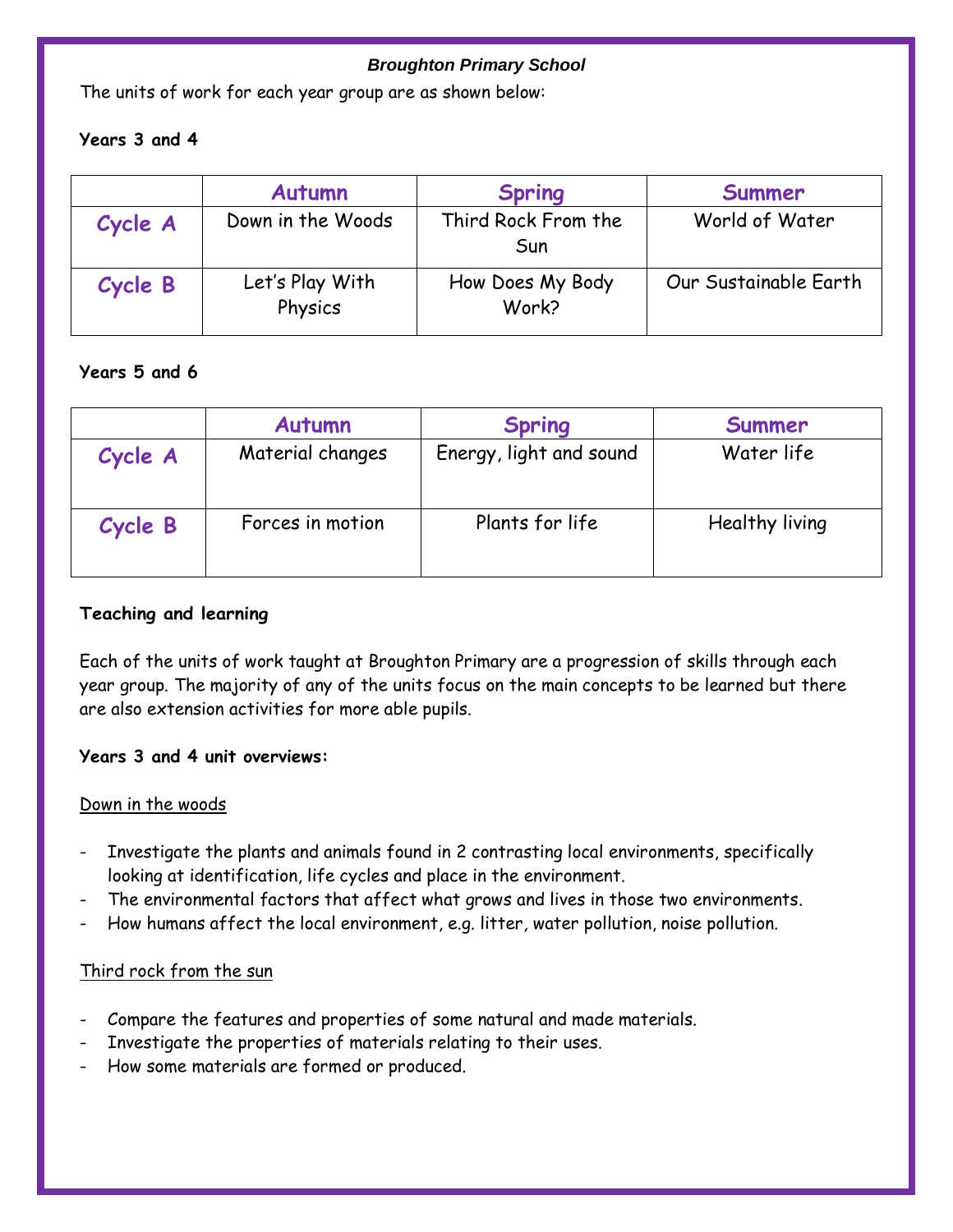# World of water

- Investigate the plants and animals found in 2 contrasting local water environments, specifically looking at identification and place in the environment.
- Life cycles of plants and animals that live in water environments.
- Food chains and classification of animals.
- Fffects of the seasons on water environments.

# Let's play with physics

- Forces of different kinds.
- The ways in which forces can affect movement and how forces can be compared.
- How different sounds are produced.
- How light travels and how this can be used.

# How does my body work?

- The names, position and relative sizes of a human's main organs.
- The need for a variety of foods for human good health.

# Our sustainable Earth

- How humans affect the local environment.
- A comparison of the features and properties of some natural and man-made materials.
- How some materials are formed or produced.
- A consideration of what waste is and what happens to local waste that can be recycled and that which cannot be recycled.

# **Years 5 and 6 unit overviews:**

Each unit in upper juniors begins with revision of work covered in lower juniors to consolidate knowledge before moving on.

# Material changes

- A comparison of the features and properties of some natural and made materials.
- The properties of materials relating to their uses.
- How some materials are formed or produced.

# Energy, light and sound

- The uses of electricity and its control in simple circuits.
- The way that sound travels.
- How light travels.
- The properties of materials relating to their uses.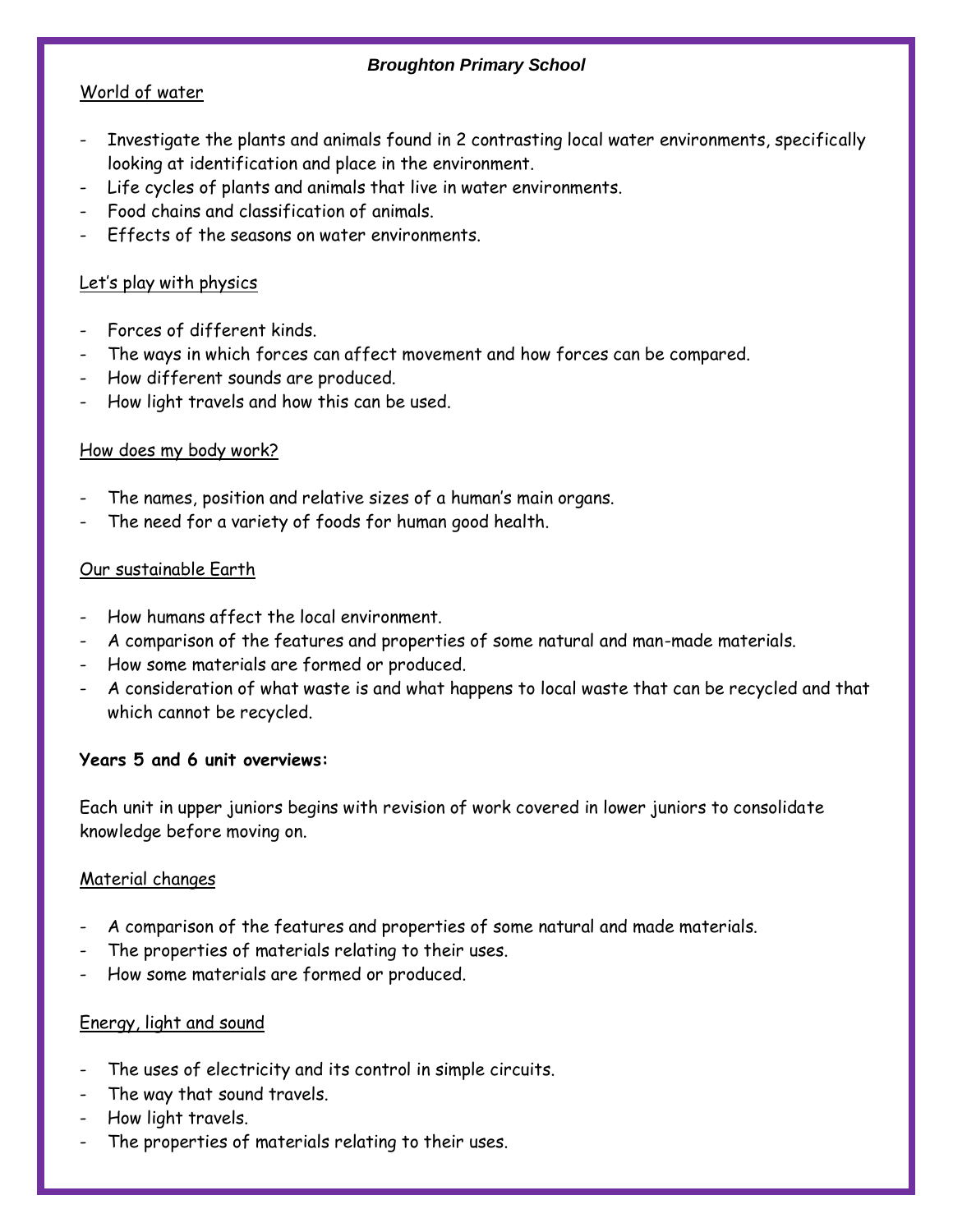# Water life

- Investigate the plants and animals found in 2 contrasting local water environments, specifically looking at identification and place in the environment.
- The interdependence of living organisms in those two environments and their representation as food chains.
- How humans affect the local environment.

# Forces in motion

- Forces of different kinds e.g. gravity, air resistance.
- The ways in which forces can affect movement and how forces be compared.
- The daily and annual movements of the Earth and their effect on day and year length.
- The relative positions and key features of the Sun and planets in the solar system.

# Plants for life

- Investigate the plants and animals found in 2 contrasting local environments, specifically looking at identification, life cycles and place in the environment.
- The interdependence of living organisms in those two environments and their representation as food chains.
- The environmental factors that affect what grows and lives in those two environments e.g. sunlight, water availability, temperature.
- How humans affect the local environment, e.g. litter, water pollution, noise pollution.

# Healthy living

- The names, positions, functions and relative sizes of a human's main organs.
- The need for exercise for human good health.
- The effect on the body of some drugs, e.g. alcohol, solvents, tobacco.

# **Resources**

The school has a full range of resources to support the teaching of this subject throughout all year groups. Resources are upgraded and replenished when the need arises.

Class teachers are responsible for informing their curriculum lead for the specific year group or Senior Management Team of resources which are required in order to deliver their planned curriculum.

Information books on science topics are available in the library and a range of non-fiction texts relating to science topics are available in classrooms.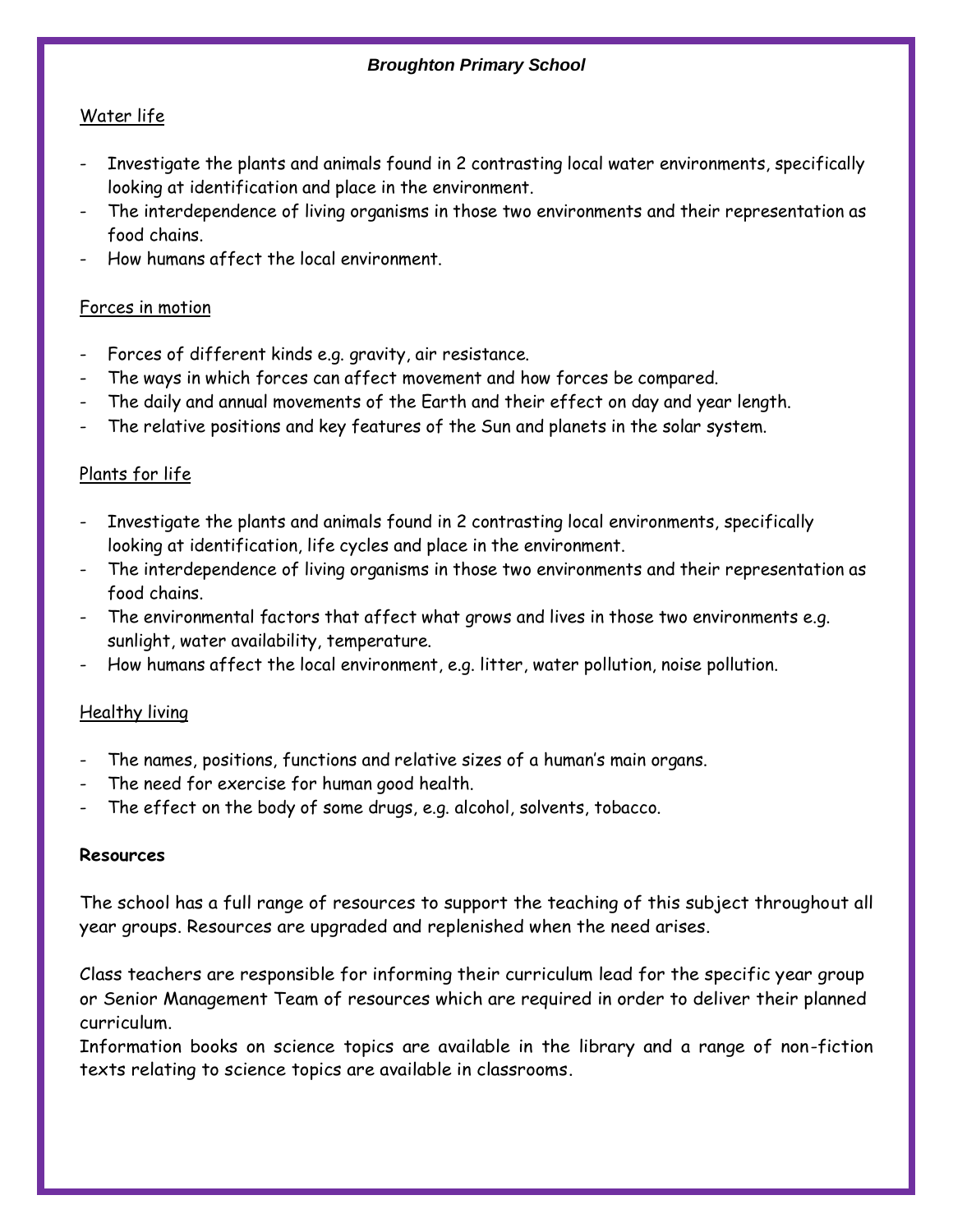# **Health and safety**

The safe use of equipment and materials is promoted at all times. All accidents and incidents are reported to the Head teacher who makes a decision as to appropriate action.

# **Differentiation**

The study of science is planned and differentiated effectively to provide learners with a suitable range of activities and support appropriate to their abilities and needs. Curriculum planning ensures that all learners have an equal opportunity to take part in every aspect of the science curriculum this is ensured by giving learners differentiated tasks that are matched to their level of attainment so that they can demonstrate successfully what they know, understand and can do.

Within classes co-operative learning takes places in the majority of lessons, so learners of varying ability will be working alongside each other, this lends itself well to this subject because:

1. The development and understanding of Science does not necessarily rely on an existing bank of knowledge. Pupils may grasp some areas in isolation from others.

2. The practical nature of Science often reinforces concepts in a tangible way and can be more conducive to assisting pupils who struggle with abstract ideas, formulae etc.

3. There is less demand for written language as Science can be recorded in terms of pictures and diagrams.

# **Assessment for learning**

Teacher assessment essential as it provides information about learners' attainment and progress. Learners' work is evaluated using clear criteria, which are consistently applied across the curriculum. Marking is in line with the marking policy and work is marked based on to what degree the learner has met the skills of the lesson, a next step will also be given if appropriate.

Not all activities or lessons are suitable for assessment since there may be a series of activities or lessons which combine and lead up to one specific teaching point and it may be after this that pupils are ready to apply their understanding.

Having assessed a learners understanding through the marking of their written work or through conversation with them, teachers will then feed back to the child on their strengths and weaknesses. This may take written form in a pupil's book it may take place orally.

Areas of weakness are given additional support from the teacher either on an individual basis or in a small group. Common difficulties or recurring misconceptions are addressed to the whole class.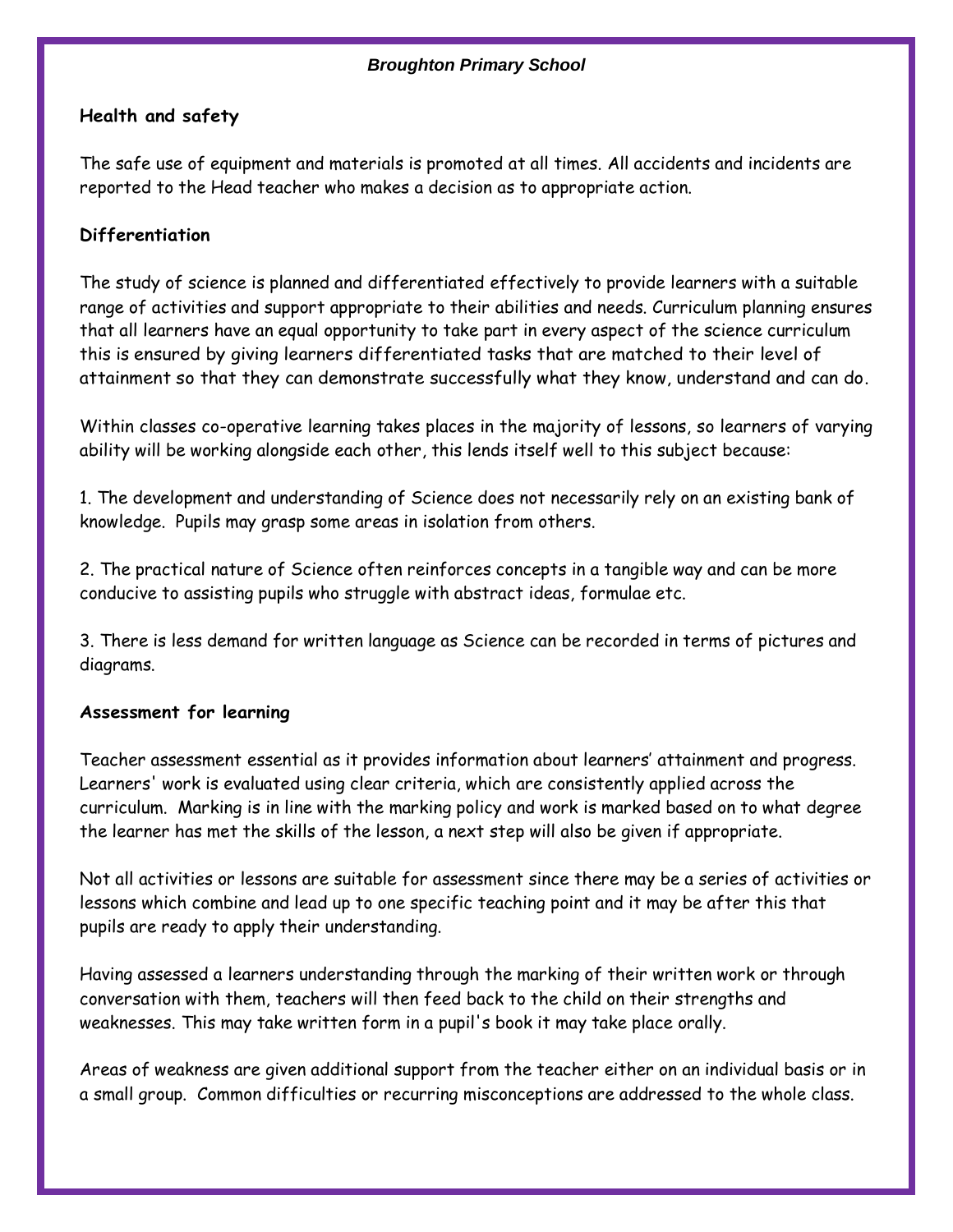We believe it is essential that this policy clearly identifies and outlines the roles and responsibilities of all those involved in the procedures and arrangements that are connected with this policy.

# **Role of the Governing Body**

The Governing Body has:

- delegated powers and responsibilities to the Headteacher to ensure all school personnel and stakeholders are aware of and comply with this policy;
- responsibility for ensuring compliance with the legal requirements of the National Curriculum;
- responsibility for ensuring that the school complies with all equalities legislation;
- nominated a designated Equalities governor to ensure that appropriate action will be taken to deal with all prejudice related incidents or incidents which are a breach of this policy;
- responsibility for ensuring funding is in place to support this policy;
- responsibility for ensuring this policy and all linked policies are maintained and updated regularly;
- responsibility for ensuring all policies are made available to parents;
- the responsibility of involving the School Council in the development, approval, implementation and review of this policy;
- nominated a link governor to visit the school regularly, to liaise with the Headteacher and the coordinator and to report back to the Governing Body;
- responsibility for the effective implementation, monitoring and evaluation of this policy

# **Role of the Headteacher and Senior Leadership Team**

The Headteacher and the Senior Management Team will:

- ensure all school personnel are aware of and comply with this policy;
- ensure compliance with the legal requirements of the National Curriculum;
- consider disapplying a pupil from all or part of the National Curriculum for a period of time if this will benefit the child;
- encourage parents to take an active role in curriculum development;
- provide leadership and vision in respect of equality;
- provide guidance, support and training to all staff;
- **n** monitor the effectiveness of this policy by;
	- $\triangleright$  observing teaching and learning
	- $\triangleright$  planning scrutiny and work trawls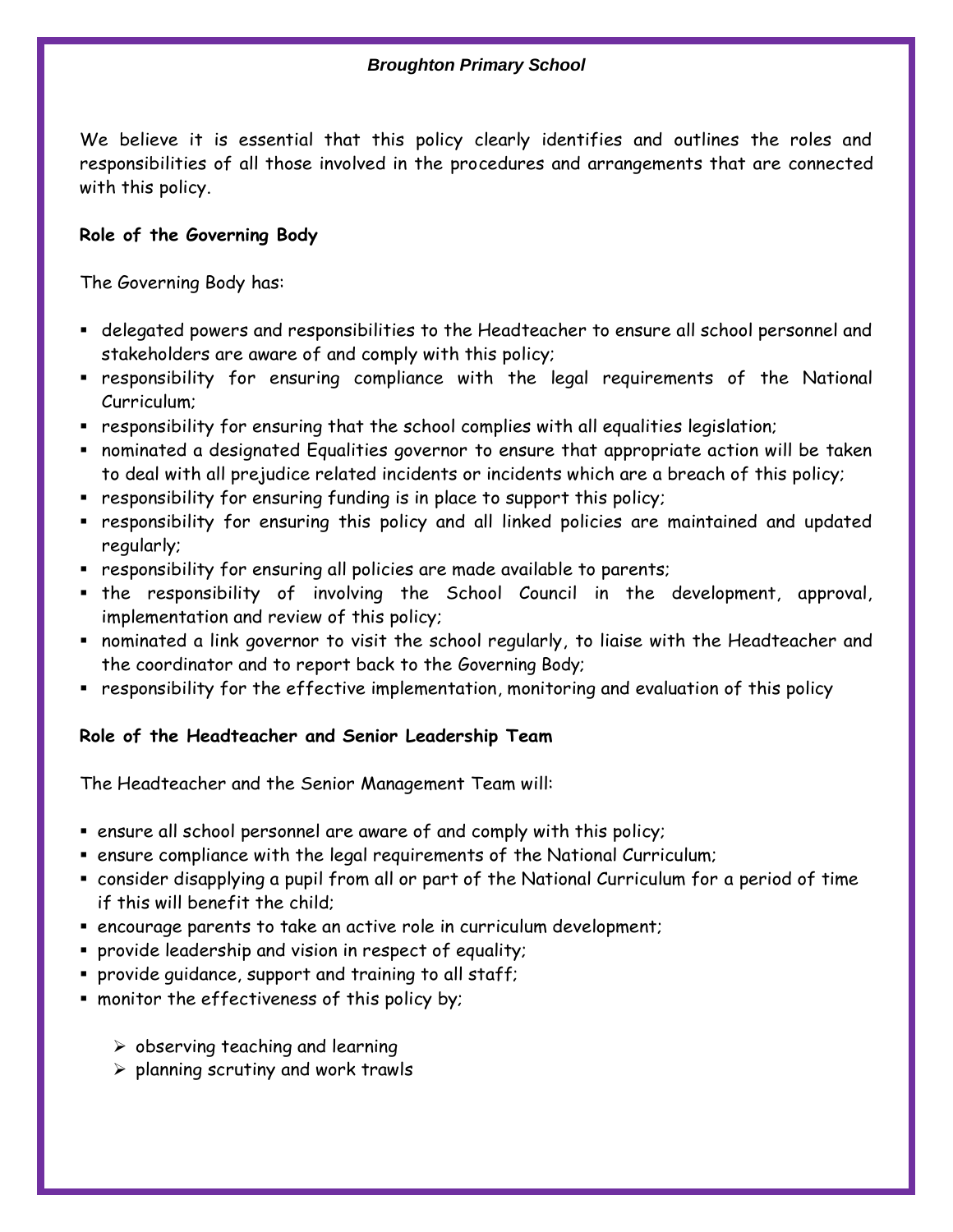- monitor standards by;
	- $\triangleright$  auditing the subject area
	- $\triangleright$  review of the scheme of work
	- $\triangleright$  monitoring teachers planning
	- $\triangleright$  lesson observations
	- $\triangleright$  scrutinising children's work
	- $\triangleright$  discussions with pupils
- ensure continuity and progression throughout the school;
- provide guidance and support to all staff;
- provide training for all staff on induction and when the need arises regarding;
- **E** keep up to date with new developments;
- undertake risk assessments when required;
- **Perical monitor:**
- annually report to the Governing Body on the success and development of this policy

# **Role of Teachers**

Teachers will:

- comply with all aspects of this policy;
- work closely with the subject leader to develop this policy;
- devise medium and short term planning;
- develop pupils' spoken language, reading, writing and vocabulary in all subjects;
- **Produce** plan and deliver good to outstanding lessons;
- plan differentiated lessons which are interactive, engaging and of a good pace;
- have high expectations for all children and will provide work that will extend them;
- assess, record and report on the development, progress and attainment of pupils;
- achieve high standards;
- celebrate the success of pupils in lessons

# **Role of Pupils**

Pupils will:

- be encouraged to work in partnership with the school by making decisions and exercising choice in relation to their learning;
- **EXTER** isten carefully to all instructions given by the teacher;
- ask for further help if they do not understand;
- participate fully in all lessons;
- participate in discussions concerning progress and attainment;
- treat others, their work and equipment with respect;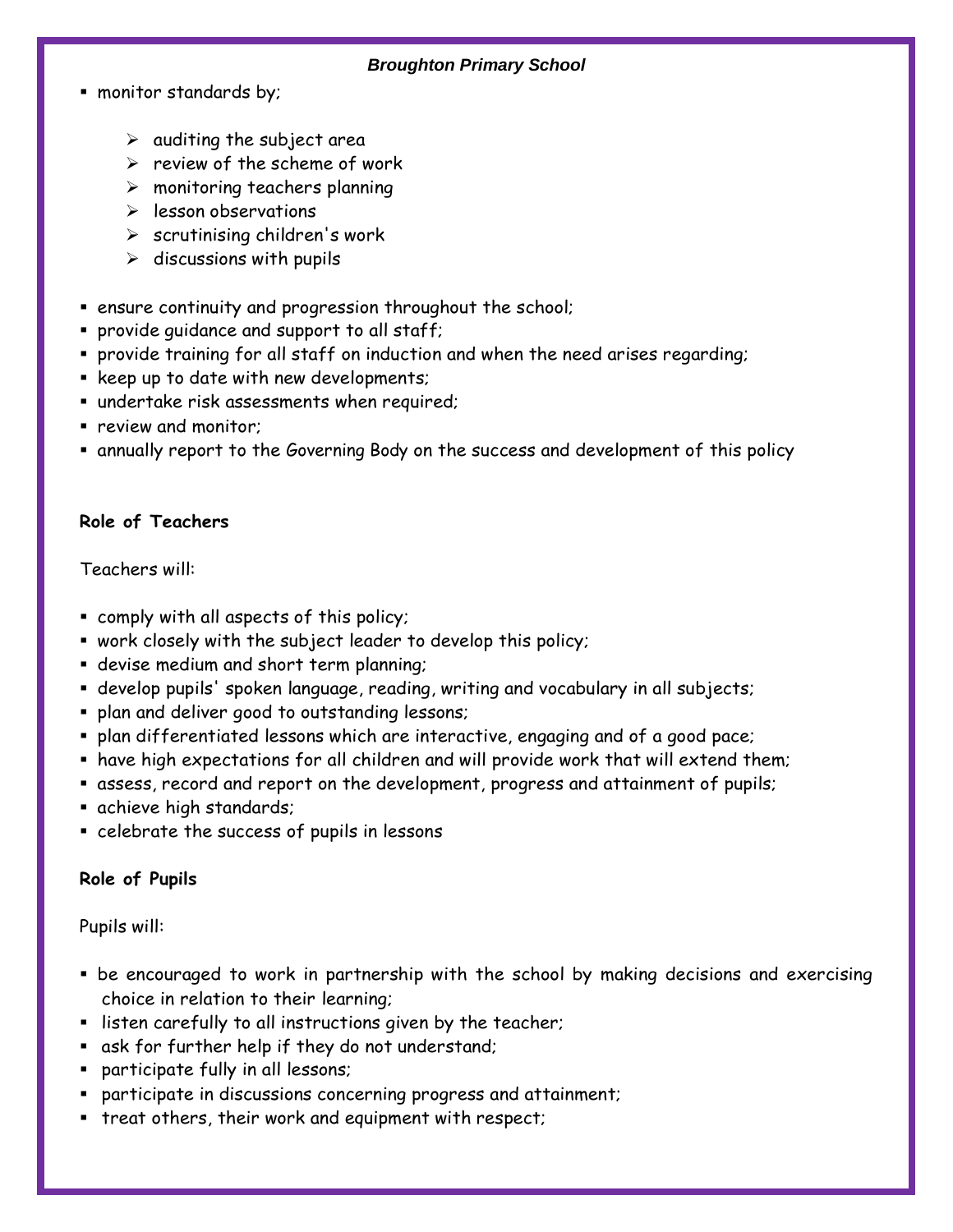# **Role of Parents/Carers**

Parents/carers will:

- be aware of and have access to this policy which is available on the school website;
- be encouraged to take an active role in the life of the school by attending:
	- $\triangleright$  parents and open evenings
	- $\triangleright$  parent-teacher consultations
	- $\triangleright$  curriculum development workshops
	- $\triangleright$  sharing services
- be informed via the website and Twitter of their child's topics;
- encourage effort and achievement;
- encourage completion of homework and return it to school;
- provide the right conditions for homework to take place;
- expect their child to hand in homework on time;
- join the school in celebrating success of their child's learning;

# **Inclusion**

We believe that we are an educationally inclusive school as we are concerned about the teaching and learning, achievements, attitudes and well-being of all our pupils. We aim to provide places for all pupils who express a preference to join this school.

We work hard to offer equality of opportunity and diversity to all groups of pupils within school such as children:

- from both sexes;
- who have Special Educational Needs;
- who are looked after;
- from minority faiths, ethnicities, travelers, asylum seekers, refugees;
- who are gifted and talented;
- who are at risk of disaffection;
- who are young carers;
- who are sick;
- who have behavioural, emotional and social needs;
- **from families who are under stress**

# **Special Educational Needs**

Those pupils with special educational needs at School Action and School Action Plus will receive an Individual Education Plans (IEP) with appropriate targets relating to the subject.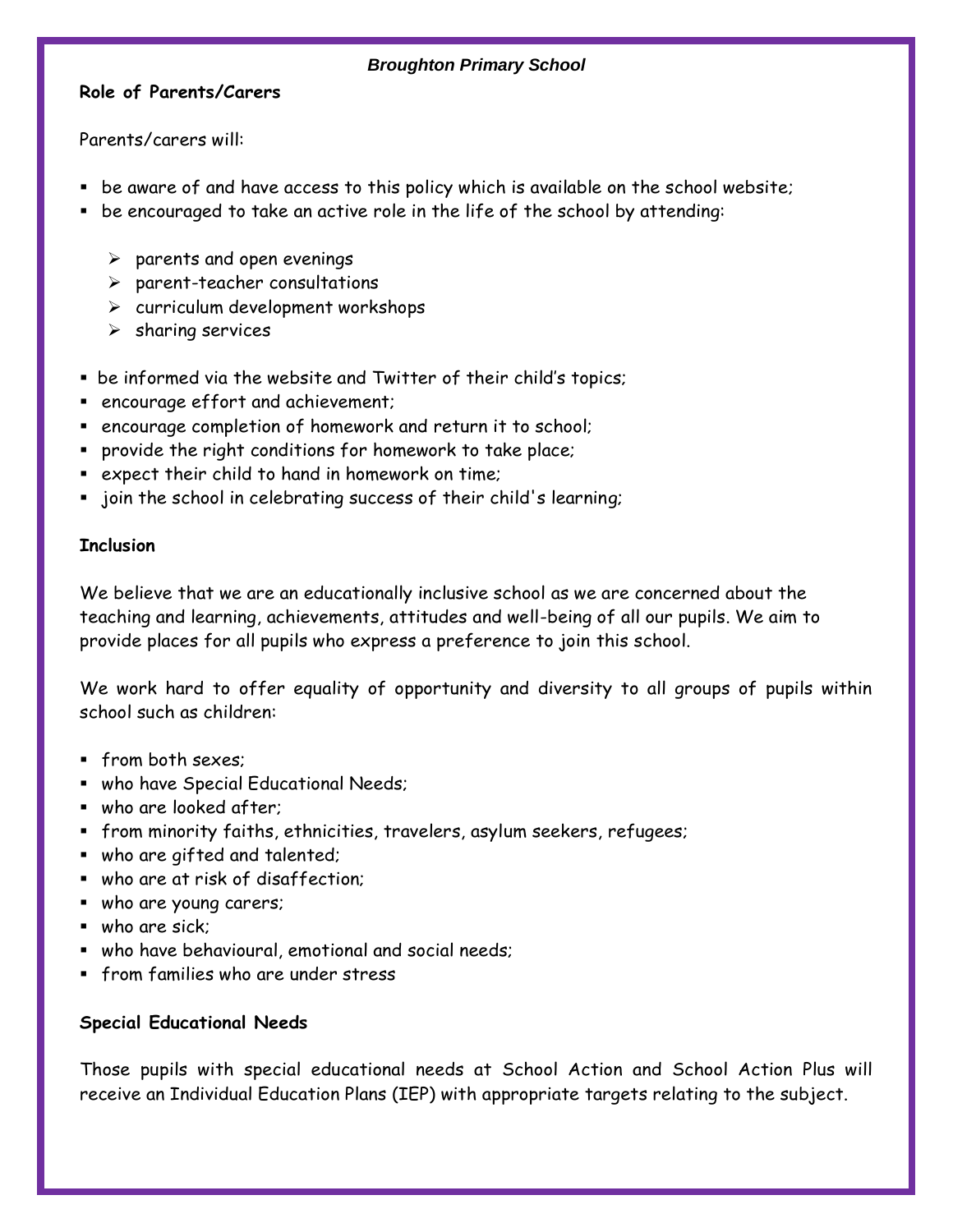# **Monitoring & Review of the Subject**

Monitoring of standards of children's work and the quality of teaching is the responsibility of the Head teacher and the SMT.

Standards will be monitored by:

- monitoring pupils work
- subject observations
- pupil discussions
- audit of subjects
- scrutiny of planning
- general curriculum discussions

# **Cwricwlwm Cymreig**

We live in Wales and our pupils are educated in Wales, and in order to consolidate our sense of national identity we ensure that the learning that happens in Science lessons includes issues of local and wider Welsh interest. Welsh topics and pupils are encouraged to discuss issues of Welsh interest in oracy lessons.

# **Raising Awareness of this Policy**

We will raise awareness of this policy via:

- **f** the School Handbook/Prospectus
- $\blacksquare$  the school website
- **the Staff Handbook**
- meetings with parents such as introductory, transition, parent-teacher consultations and periodic curriculum workshops
- school events
- reports such annual report to parents and Headteacher reports to the Governing Body

# **Training**

All school personnel:

- have equal chances of training, career development and promotion
- receive training on this policy on induction which specifically covers:
	- $\triangleright$  teaching and learning
	- $\triangleright$  planning
	- $\triangleright$  assessment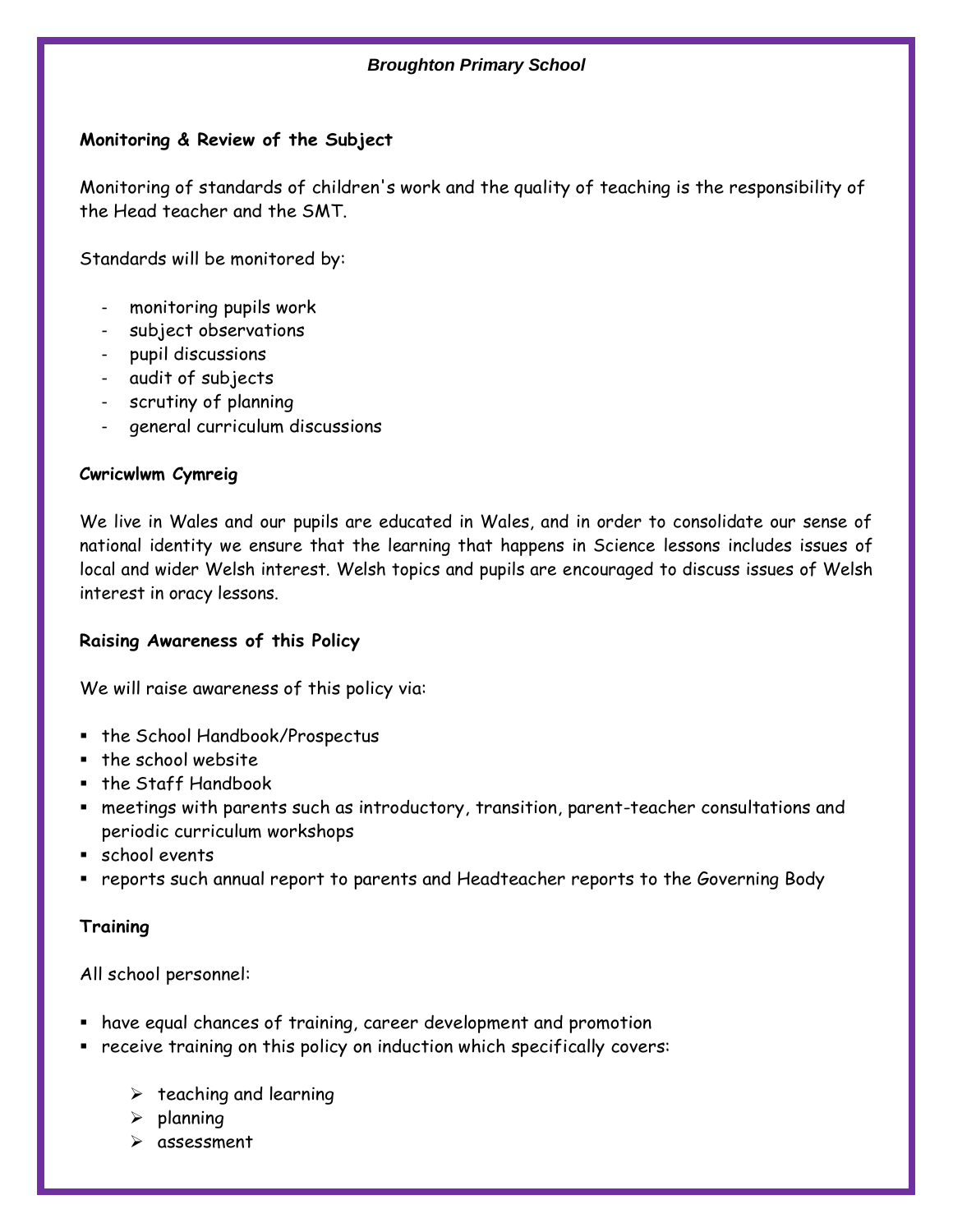- $\triangleright$  key skills
- receive periodic training so that they are kept up to date with new initiatives

# **Equality Impact Assessment**

Under the Equality Act 2010 we have a duty not to discriminate against people on the basis of their age, disability, gender, gender identity, pregnancy or maternity, race, religion or belief and sexual orientation.

This policy has been equality impact assessed and we believe that it is in line with the Equality Act 2010 as it is fair, it does not prioritise or disadvantage any pupil and it helps to promote equality at this school.

# **Monitoring the Effectiveness of the Policy**

The practical application of this policy will be reviewed annually or when the need arises by the Headteacher and the nominated governor.

A statement of the policy's effectiveness and the necessary recommendations for improvement will be presented to the Governing Body for further discussion and endorsement. (See Policy Evaluation)